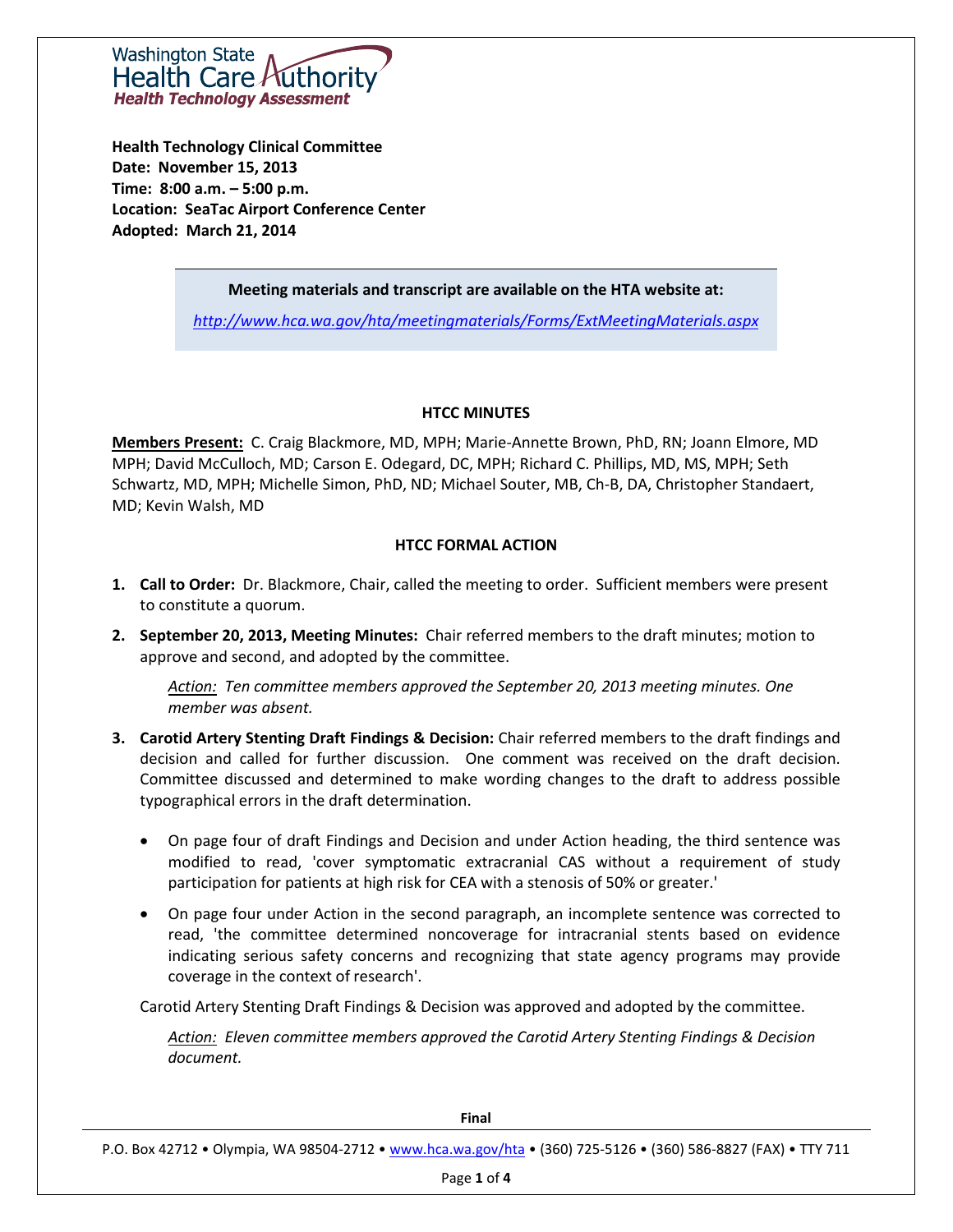## **WA - Health Technology Assessment**

**4. Cardiac Nuclear Imaging:** Chair referred members to the draft findings and decision and called for discussion. No comments were received on the draft Findings and Decision document.

Cardiac Nuclear Imaging Draft Findings & Decision was approved and adopted by the committee.

*Action: Eleven committee members approved the Cardiac Nuclear Imaging Draft Findings & Decision document*.

## **5. Hyaluronic Acid/ Viscosupplementation**

## **Scheduled and Open Public Comments:**

The Chair called for public comments. Five individuals had scheduled time for public comments and one submitted a letter:

- Ghislaine Robert, MD Fidia Pharma USA Inc
- Vinod Dasa, MD Department of Orthopaedic Surgery, Louisiana State University Health Sciences Center
- Michael W Schucker, MS, PAS, PA-C Rockwood Clinic Bone & Joint Center
- Jon E Block, PhD The Jon Block Group
- Samir K Bhattacharyya, PhD Mitek Sports Medicine/ DePuy Synthes
- Greg Devereux, Executive Director WA Federation of State Employees (Letter)

Presentation materials and conflict of interest forms are available with November 15, meeting [materials.](http://www.hca.wa.gov/hta/meetingmaterials/Forms/ExtMeetingMaterials.aspx)

Open public comments were presented by:

- Lynn McRoy, MD Sanofi Biosurgery
- Brad Bisson DePuy/Synthes Mitek

## **Agency Utilization and Outcomes:**

Robert Mootz, DC, Associate Medical Director, WA Department of Labor and Industries presented the state agency utilization rates for Hyaluronic Acid/ Viscosupplementation to the committee. The full presentation is published wit[h November 15, meeting materials.](http://www.hca.wa.gov/hta/meetingmaterials/Forms/ExtMeetingMaterials.aspx)

## **Vendor Report and HTCC Q & A:**

The Chair introduced the clinical expert for both of the November meeting's topics, Howard A Chansky, MD, Professor and Vice Chair, Orthopaedics and Sports Medicine, University of Washington.

Teresa L Rogstad, MPH, of Hayes, Inc, presented the evidence re-review addressing Hyaluronic Acid/Viscosupplementation. The full presentation is published with [November 15, meeting](http://www.hca.wa.gov/hta/meetingmaterials/Forms/ExtMeetingMaterials.aspx)  [materials.](http://www.hca.wa.gov/hta/meetingmaterials/Forms/ExtMeetingMaterials.aspx)

## **Committee Discussion and Decision:**

The HTCC reviewed and considered the Hyaluronic Acid/Viscosupplementation technology assessment report and information provided by the state agencies. They also heard comments from the evidence reviewer, the clinical expert, the public, and agency medical directors. The committee

| Final       |  |
|-------------|--|
| Page 2 of 4 |  |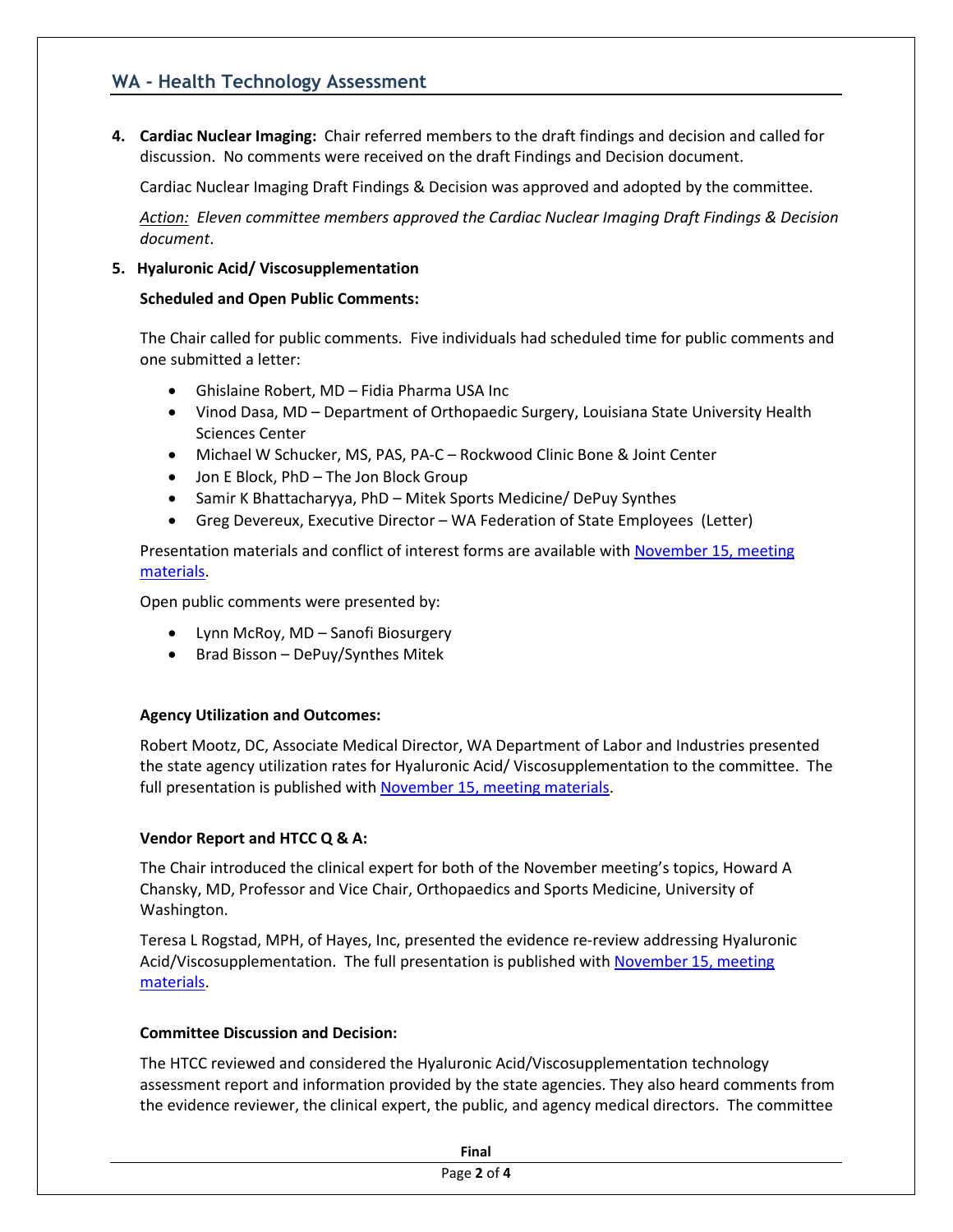# **WA - Health Technology Assessment**

considered all the evidence and gave greatest weight to the evidence it determined, based on objective factors, to be the most valid and reliable. [See transcript for full committee deliberations.]

| <b>HTCC Committee Coverage Determination Vote</b> |                       |                                   |                                                   |  |  |
|---------------------------------------------------|-----------------------|-----------------------------------|---------------------------------------------------|--|--|
|                                                   | <b>Not</b><br>Covered | Covered<br><b>Unconditionally</b> | <b>Covered Under</b><br><b>Certain Conditions</b> |  |  |
| <b>Hyaluronic Acid/Viscosupplementation</b>       |                       |                                   |                                                   |  |  |

#### **Covered Conditions**

*Discussion:* The Chair called for discussion of conditions of coverage for Hyaluronic Acid/Viscosupplementation following the majority voting for coverage under certain conditions. The following conditions were discussed and approved by a majority of the clinical committee:

- Restricted to patients who have a medical contraindication to other forms of non-surgical care;
- Is limited to two courses per year with at least four months between courses; and
- Documented evidence of clinical benefit in terms of pain and function from the prior course of treatment is required for subsequent treatment courses.

### **Limitations of Coverage**

The committee checked for availability of a Medicare decision. CMS does not have a national coverage determination (NCD) for Hyaluronic Acid/Viscosupplementation. The committee also reviewed practice guidelines from The American Academy of Orthopaedic Surgeons, American College of Rheumatology; National Institute for Health and Care Excellence; and Osteoarthritis Research Society International. The committee concluded the draft determination is less restrictive than the guidelines from the American Academy of Orthopaedic Surgeons and the National Institute for Health Care Excellence (NICE), and is different from the American College of Rheumatology. The committee cited more recent evidence, the recent meta-analysis included in the review and the underlying trial data in the meta-analysis as reasons for differing from these guidelines.

Chair directed HTA staff to prepare a draft coverage determination document for the topic.

## **6. Hip Resurfacing (Re-review):**

**Scheduled and Open Public Comments:** The Chair called for public comments. No public comments were presented.

## **Agency Utilization and Outcomes:**

G. Steven Hammond, MD, MPH, Medical Director, WA Department of Corrections, presented the state agency utilization rates for Hip Resurfacing to the committee. The full presentation is published wit[h November 15, meeting materials.](http://www.hca.wa.gov/hta/meetingmaterials/Forms/ExtMeetingMaterials.aspx)

| Final       |
|-------------|
| Page 3 of 4 |